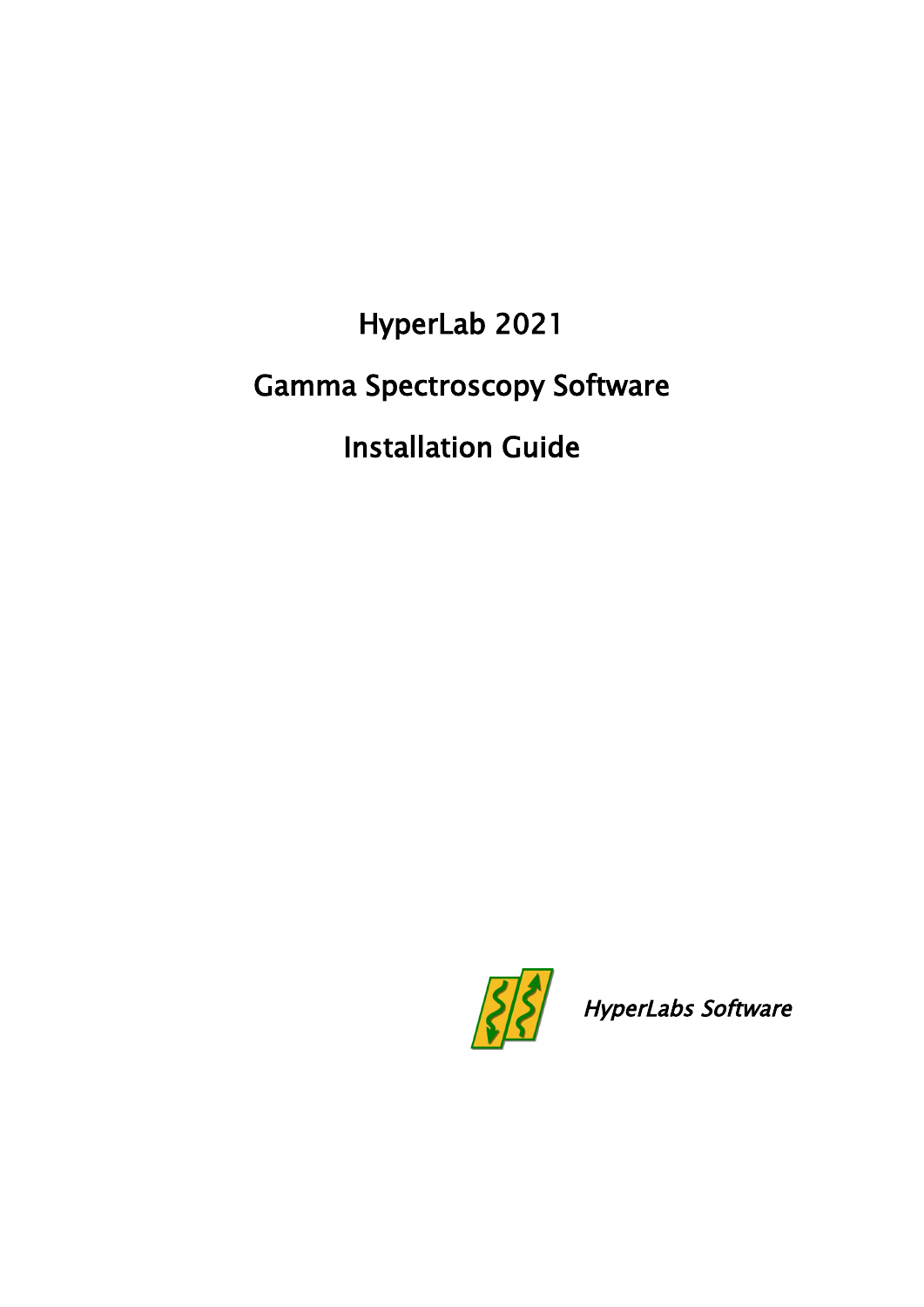*All rights reserved © 1998-2021 HyperLabs Software, Budapest, Hungary - [www.hlabsoft.com](http://www.hlabsoft.com/)*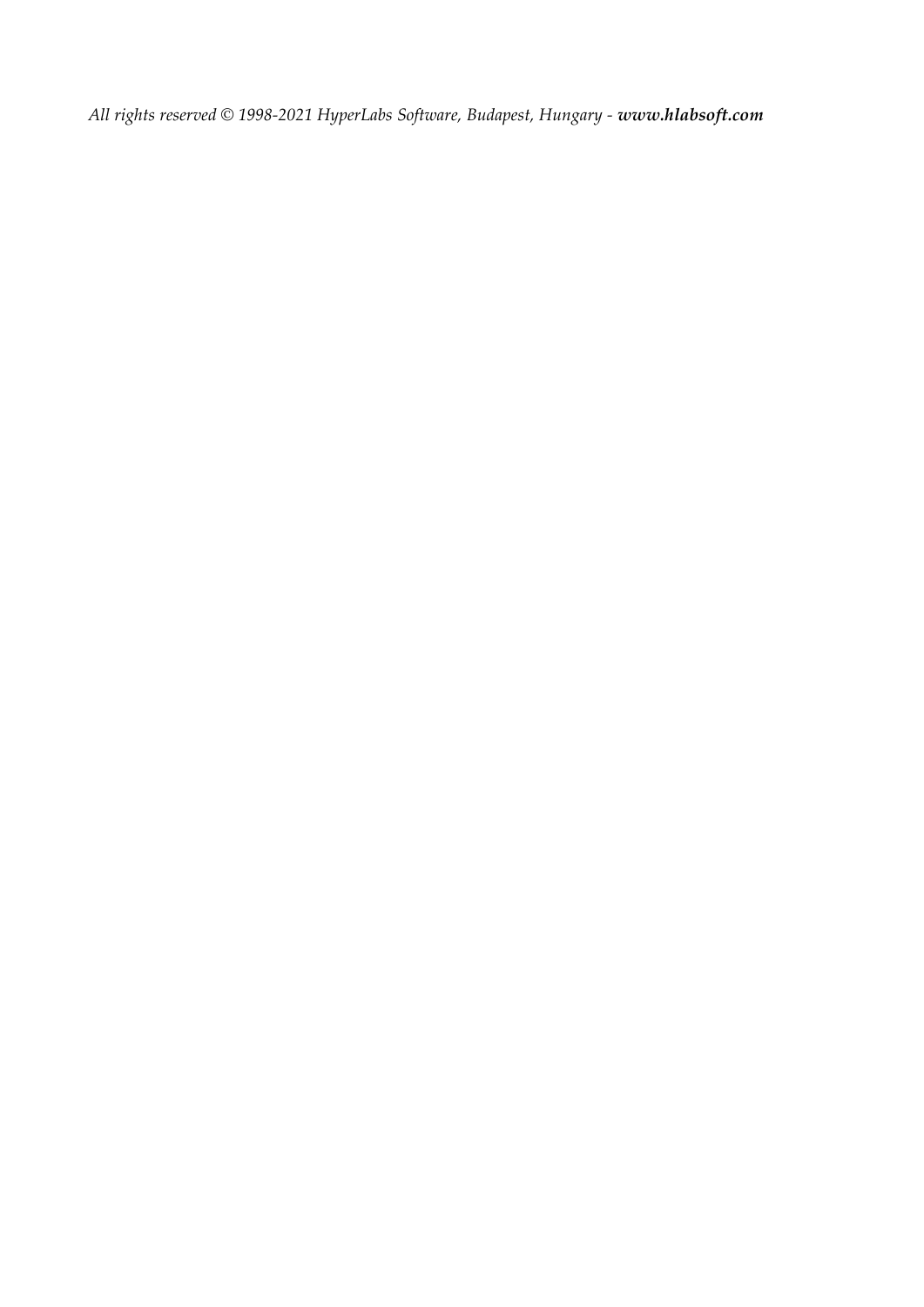# **Contents**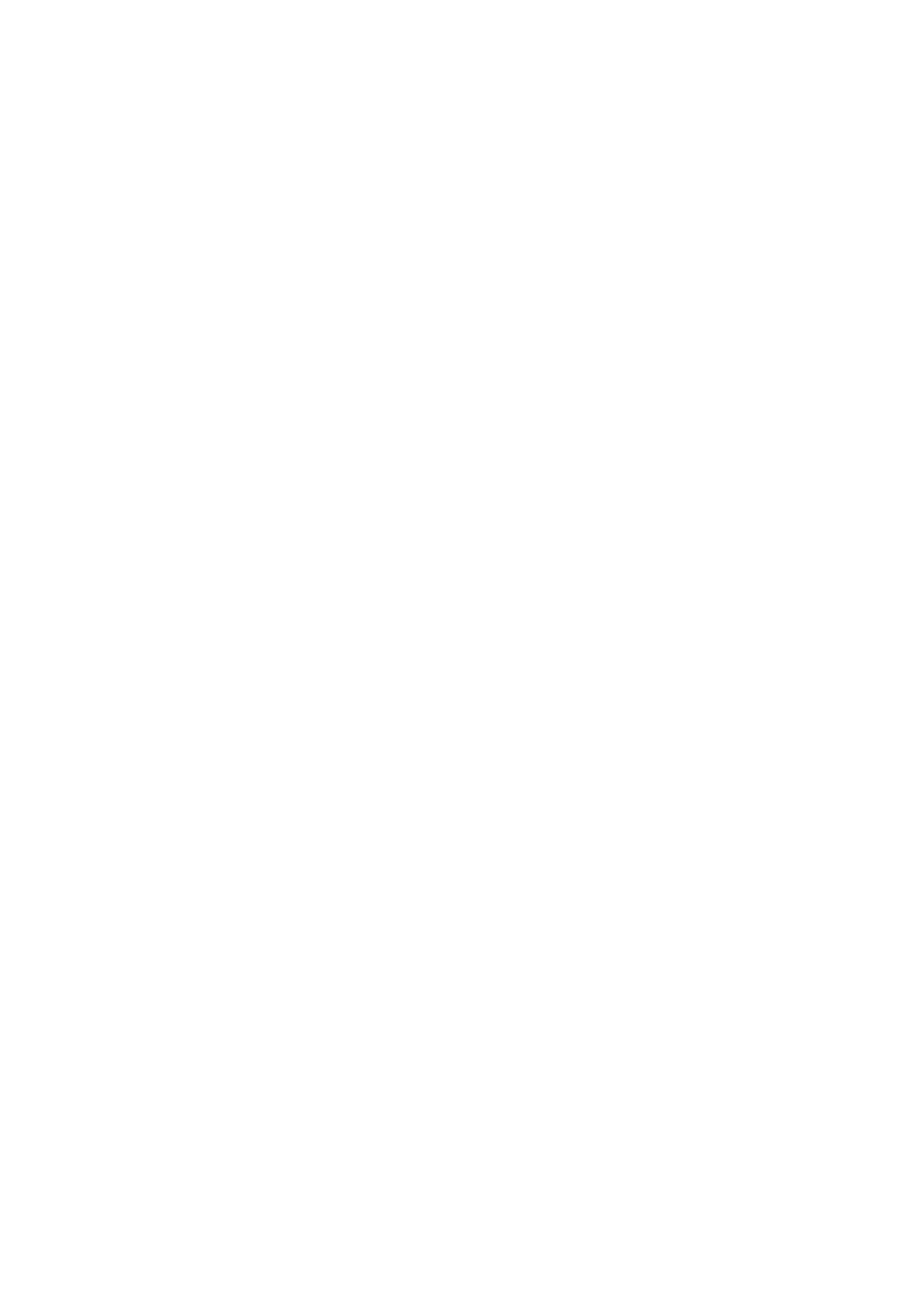# About this document

To install HyperLab System quickly, start reading this *Installation Guide*. For detailed instructions on using the installed components, see either the *Quick Start Guide for Main Module* or the *Quick Start Guide for Spectrum File Batch Evaluator*.

# 1. Setup Types

This Installation Guide describes two possible setup types: **HyperLab Main Module** application and **Spectrum File Batch Evaluator** utility setup.

# 1.1. Main Module overview

Main Module provides gamma spectrum evaluation and fit refinement on a rich graphical user interface, as well as system nonlinearity, detector efficiency and resolution determination.

To efficiently accomplish these tasks, it uses a relational database as a back-end, even for storing spectrum details, including counts.

This setup type is recommended for most users. For detailed installation instructions, see Chapter [2,](#page-5-0) ["Installing HyperLab Main Module"](#page-5-0) on page [6](#page-5-0).



# 1.2. Spectrum File Batch Evaluator overview

Spectrum File Batch Evaluator utility provides fully automatic evaluation of a series of spectrum files, even without using a database.

This is suggested for specific users only, who do not require Main Module's advanced visual environment during their daily work.

**Note:** Main Module has a different batch evaluation utility, which works from the database and its results are also stored in the database. With this approach, you can also use nonlinearity calibration, which results in much more exact peak positions.



For detailed installation instructions, see Chapter [4](#page-13-0) ["Installing Spectrum File Batch Evaluator](#page-13-0)" on page [14](#page-13-0).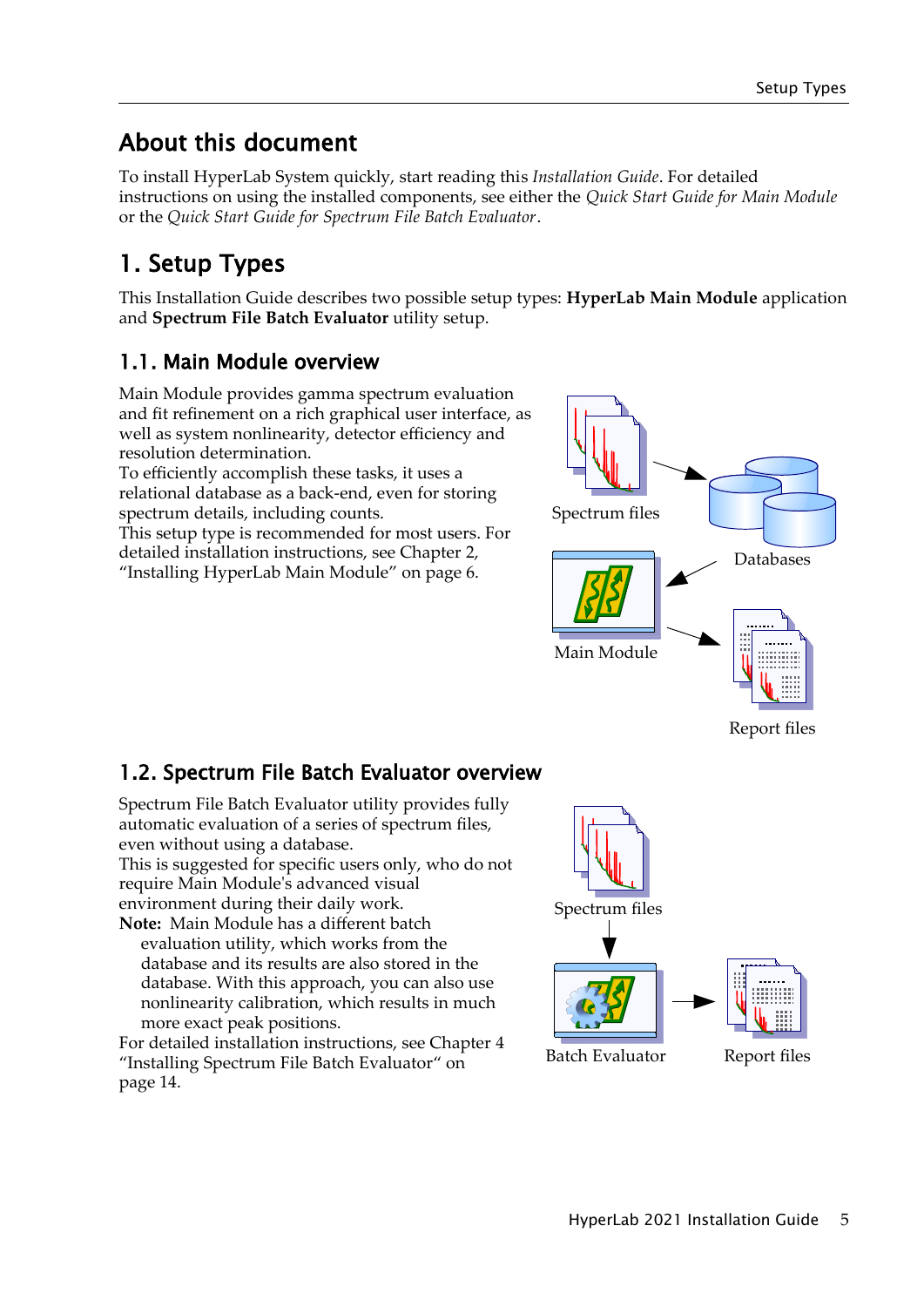# <span id="page-5-0"></span>2. Installing HyperLab Main Module

This module utilizes relational databases to store all measurement and evaluation information as well as provides several advanced features and options, thus requires more software components to be installed.

# **.**

#### **Before installing a new HyperLab version, always make a database backup with your older HyperLab software!**

See the Reference Guide for details.

#### **Warning to users of previous HyperLab versions:**

Altough in general more than one HyperLab installations may peacefully coexist on the same computer, please keep in mind the followings:

- HyperLab 2002 or 2005 versions require an old version of the Sentinel hardware key driver, so they will stop functioning when a newer version is installed.
- Almost all HyperLab installation will upgrade your database to a slightly improved format. This newer format sometimes may cause minor problems with the older HyperLab versions. Thus using the same database with different HyperLab versions is not recommended.
- HyperLab installers neither changes the existing database management software of the existing versions, nor its database password. For a clean installation, however, the latest version of the database management software will be installed, with a new password.

# <span id="page-5-1"></span>2.1. Database topologies for Main Module

Two arrangements are common for Main Module regarding the database management server:

- Local database exists (common case): user installs a local Microsoft database server, and uses it, among possibly other remote databases (located on another computers).
- No local database exists (for advanced users): user does not install a local Microsoft database server, because it is unnecessary; it uses only other machines' SQL server remotely, e.g. a central SQL server of the Institution. Requires a high-quality permanent network connection and an SQL Server administrator person at the central server.

In the latter case, you should manually de-select the Microsoft database component during setup, because it is unnecessary. This way the setup also becomes much simpler. See further database topologies in Reference Guide.

# 2.2. System requirements

System requirements for the Main Module of HyperLab:

#### **Operating system**

Supported systems:

• Windows 10 (32-bit and 64-bit versions), at least version 1809

#### **Hardware requirements**

CPU:

• Recommended: Fast CPU for automatic analysis of complex gamma spectra.

RAM:

• Minimum: 4 GB, recommended 8 GB

Hard disk:

• Minimum: 5 GB free space, recommended 15 GB free space.

Display devices:

• Minimum: 1024x768 resolution, 256 colors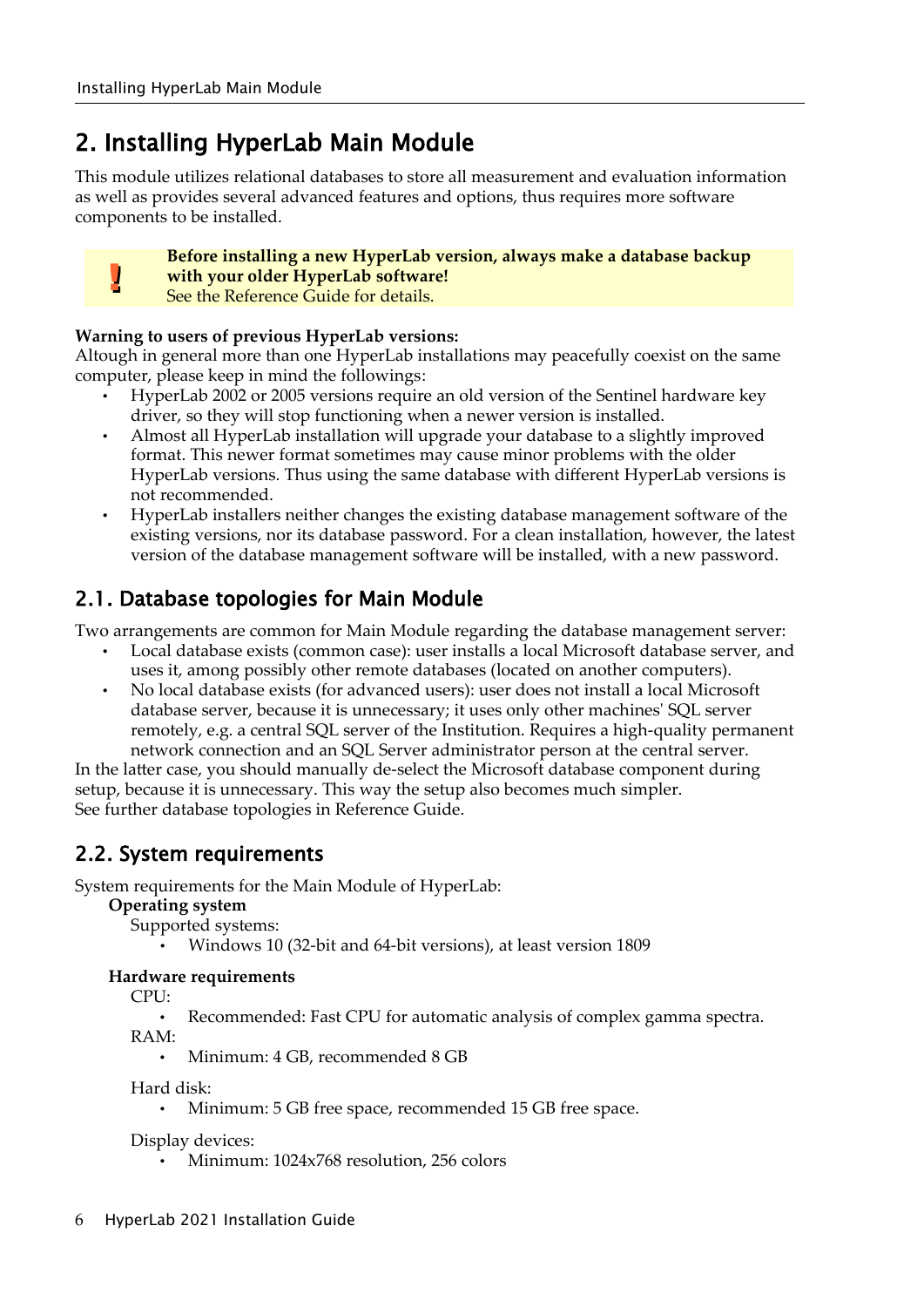**Notes:** the most resource-hungry operation is the peak evaluation of complicated gamma spectra in HyperLab, so its performance will be most effectively enhanced by a faster CPU.

#### **Software environment requirements**

Possible conflicting software applications:

- As the Main Module installs a new version of Microsoft' SQL Server as database management software, there is a small chance that some application may conflict with it.
- Software applications which require Sentinel hardware keys to run. In this case it may be problematic that HyperLab requires the newest version of the **Sentinel hardware key driver** to be installed, while the other application requires an older driver version.
- Using of *Large font size* or a custom DPI setting may be problematic, so we recommend Windows default fonts.

## 2.3. Preparing to the installation

HyperLab gamma spectroscopy system requires a multi-step installation procedure. Please read carefully and follow the instructions below.

#### 2.3.1. Administrator privileges

HyperLab requires that you have *Administrator security privileges* during setup. Please start Setup.exe by "Run as Administrator".

#### 2.3.2. Removing existing Sentinel hardware key driver

Some other applications on your computer also may require another Sentinel hardware key to run. These keys require a Windows driver for functioning.

HyperLab sets up a recent version of these Rainbow key drivers, which will automatically replace the existing driver. However, this driver replacement is not always done automatically. Therefore it is the safest to remove the old driver manually before HyperLab installation.

#### Automatic removal

To remove a successfully installed Sentinel driver, follow the steps below:

- Start *Control Panel* and select *Add or Remove programs*.
- Select "SuperProNet Combo Installer", "Sentinel protection driver", "SafeNet hardware key driver" or similar software component which may refers to the driver of Sentinel's parallel or USB key.
- Click Remove to uninstall it from your system.

#### Manual removal

If the regular uninstall could not be successfully finished, try with manual removal:

• Run "SSDCleanUp" or the "SSDCleanUpx64" utility from the distribution media, by opening the folder AddOns\HardwareKey\RemoveOldDriver .

This will silently remove the old driver, thus it cannot interfere with the new one.

#### 2.3.3. Removing unnecessary SQL Server instances

In order to use Main Module's advanced database back-end, a reliable database management application must be used. HyperLab utilizes Microsoft's "SQL Server" for this purpose.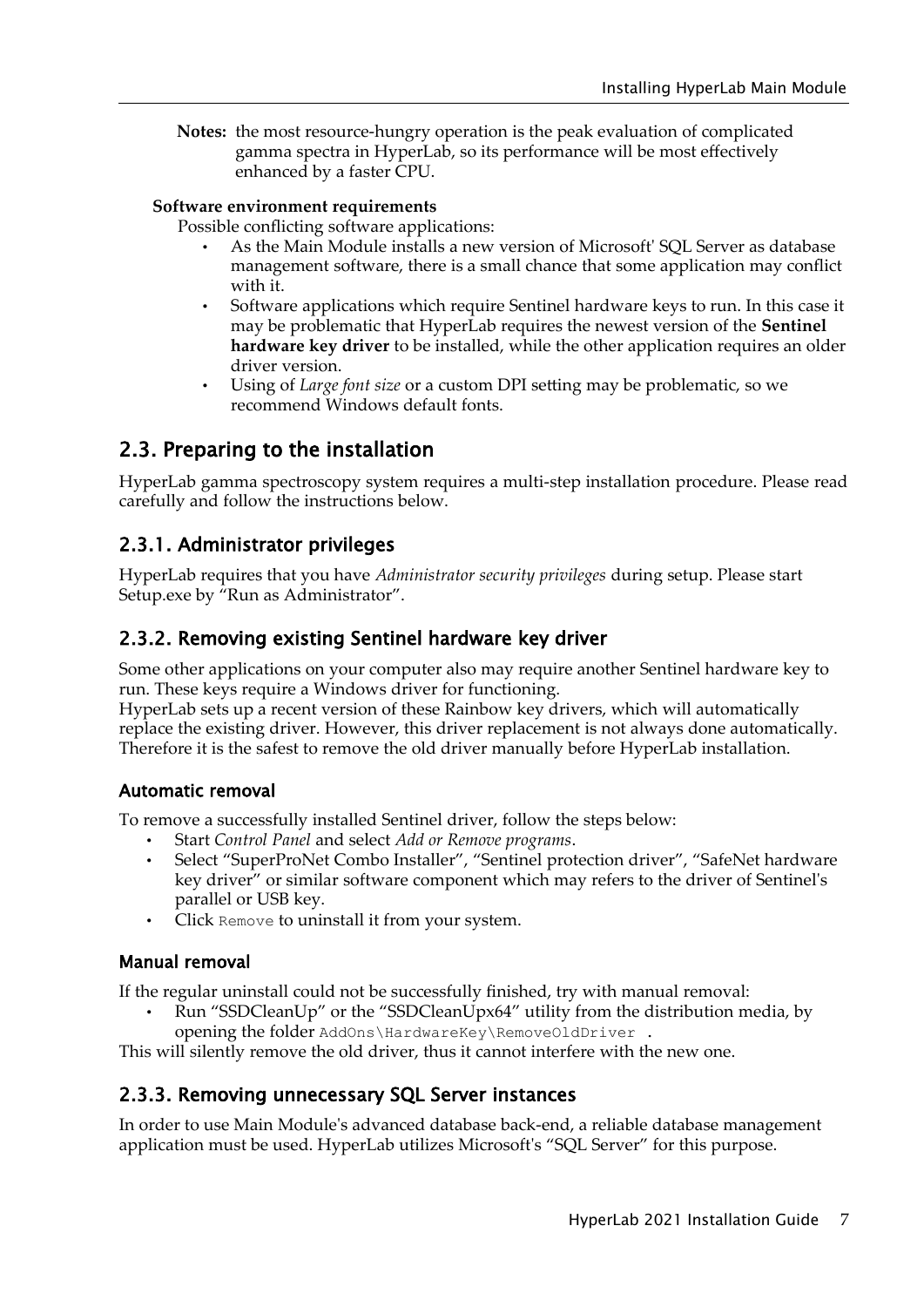Microsoft SQL Server is designed to be installable on a single computer multiple times (may have "multiple instances"), and each installation or "instance" must have a unique name. One server instance is capable of serving one or more concurrent applications.

HyperLab 2002 and 2005 installed an older version of SQL server, called "MSDE" (Microsoft SQL Server Desktop Engine), and used its so-called "Default Instance", which has the name "MSSQLSERVER".

If this instance exists on your machine, then the new installer assumes that it was created by a previous HyperLab installation. In this case the HyperLab setup will not initiate another, new database server installation, just simply use the existing one.

If you detected that an unnecessary installation of the old MSDE exists, which is not used by any known application, you should remove it by the usual *Control Panel* / *Add or Remove programs* way, because HyperLab setup may interfere with this previous installation. After modifying the MSDE installation, please restart your computer.

#### 2.4. Installing HyperLab software components - overview

HyperLab Setup application (Setup.exe) will install the necessary HyperLab software components to your computer. The installation may require to restart your computer several times, and typically takes half an hour to complete.

If the setup program requires you to restart your computer after the installation of a specific software component, do so. HyperLab Setup should automatically start again when your Windows system restarts. If Setup is not starting automatically after a reboot, start it manually again by running Setup.exe. HyperLab Setup will then continue the installation process where it has been interrupted.

#### 2.4.1. Starting the main setup application

Start the Setup program by right-clicking the Setup.exe program icon in the root folder of the distribution media, and select "Run as Administrator".

| <b>HyperLab Setup</b> |                                                                                                                        | $\boldsymbol{\mathsf{x}}$ |
|-----------------------|------------------------------------------------------------------------------------------------------------------------|---------------------------|
|                       | Welcome to HyperLab 2021.1!                                                                                            |                           |
|                       | This Setup application will install HyperLab 2021.1 Gamma Spectroscopy Software System<br>to your computer.            |                           |
|                       | It may be necessary to reboot the computer several times during the installation.                                      |                           |
|                       | NOTE: It is strongly recommended to quit any Windows application before continuing setup,<br>otherwise setup may fail. |                           |
|                       |                                                                                                                        |                           |
|                       |                                                                                                                        |                           |
|                       |                                                                                                                        |                           |
|                       |                                                                                                                        |                           |
|                       |                                                                                                                        |                           |
|                       | < Back<br>Help<br>Close<br>Next >                                                                                      |                           |

HyperLab Setup's Welcome window appears. Click Next to proceed.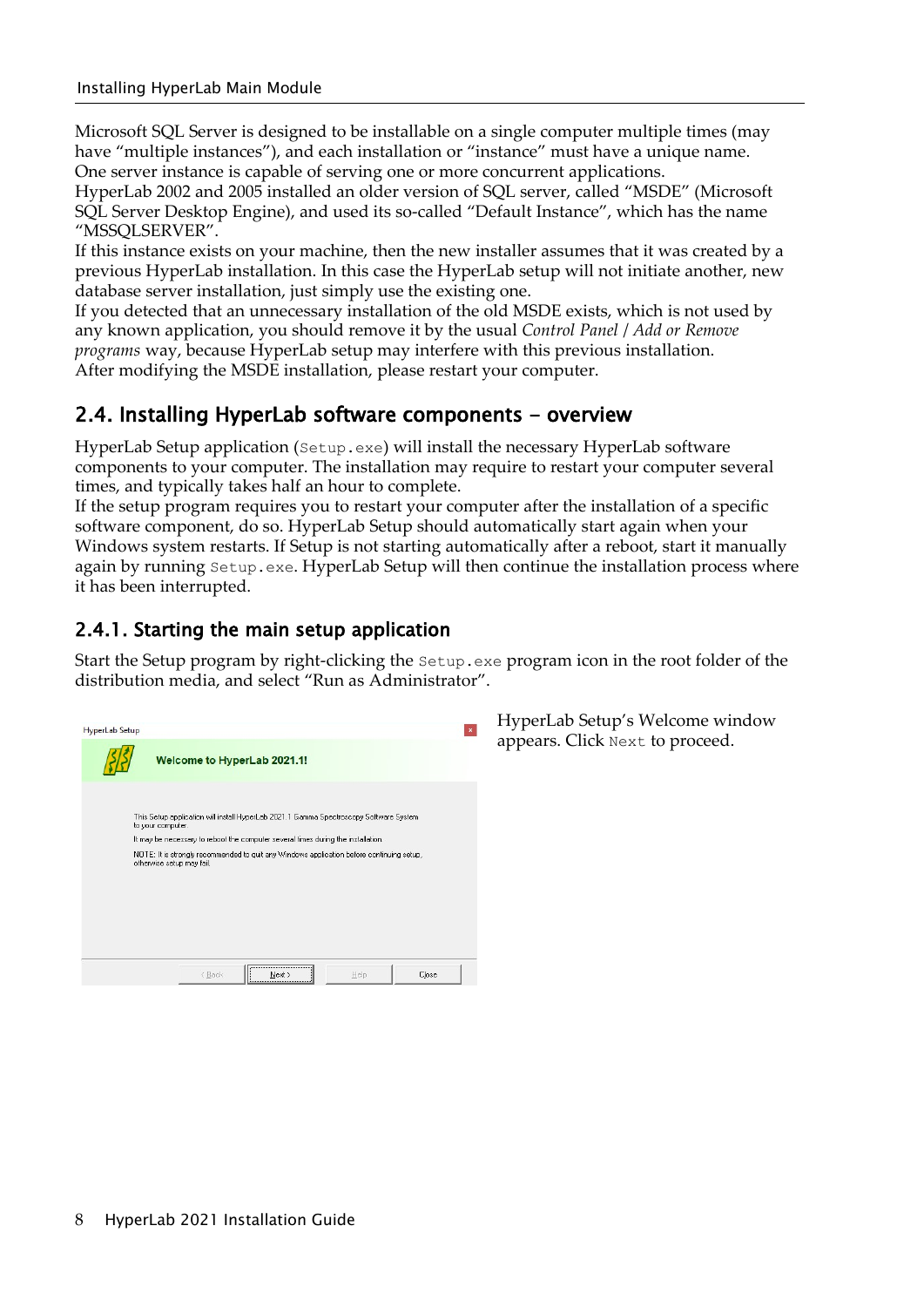The License window appears now with the HyperLab License Agreement. Use scrollbar at the right or press PgDn key to read the License Agreement entirely. Accept the License Agreement in order to continue setup, then click Next.

| <b>HyperLab Setup</b> |                                                                                                                                                                                                                                 |  |
|-----------------------|---------------------------------------------------------------------------------------------------------------------------------------------------------------------------------------------------------------------------------|--|
|                       | <b>Accept license</b>                                                                                                                                                                                                           |  |
|                       | Please read following license agreement, Use PAGE DOWN key to read the remaining sections. If you do<br>not accept its terms, setup will close.                                                                                 |  |
|                       | License Agreement for HyperLab System, version 2021.1                                                                                                                                                                           |  |
|                       | In short: HyperLabs Software only warrants defective media replacement, and<br>disclaims any other kind of warranty regarding HyperLab System 2021.                                                                             |  |
|                       | By accepting this license agreement during setup procedure or otherwise using<br>HyperLab System, you agree to the following terms and conditions and any<br>additional terms and conditions in the accompanying documentation. |  |
|                       | If you do not agree with the terms and conditions contained herein, return the                                                                                                                                                  |  |
|                       |                                                                                                                                                                                                                                 |  |
|                       | The cept the terms of License Agreement above                                                                                                                                                                                   |  |
|                       | C I do NOT accept the terms of License Agreement above                                                                                                                                                                          |  |

Destination customizing window appears now. You can set folders for HyperLab program files and documents here.

**Notes:**

- Program files folder may be a readonly location, but documents folder must reside in a writable directory.
- The size of documents folder will be continuously growing, so you must always keep free space on the destination drive.

You can set here the type of installation: you can choose either the application to be installed in a common folder - to be



used by all users on the computer, or just install it for the current user. We recommend to install HyperLab for all users.

HyperLab Setup

When your settings are appropriate, click Next.

The Setup type window appears. Select Full Install option here, then click Next.

| <b>HyperLab Setup</b> | Choose setup type                                                                                                                                                                                                                               |  |
|-----------------------|-------------------------------------------------------------------------------------------------------------------------------------------------------------------------------------------------------------------------------------------------|--|
|                       | Please choose your setup type, then click Next.<br>Regular install<br>G.<br>Regular install will setup HyperLab Main Module, SQL Server database engine and<br>Spectrum File Batch Evaluator. Advanced interactive fit refinement is supported. |  |
|                       | C Spectrum File Batch Evaluator only<br>Only the standalone batch utility will be installed, without database backend and the<br>Main Module. Some of the advanced functions not available, e.g. nonlinearity<br>correction.                    |  |
|                       | $\langle$ Back<br>Help<br>Close<br>Next                                                                                                                                                                                                         |  |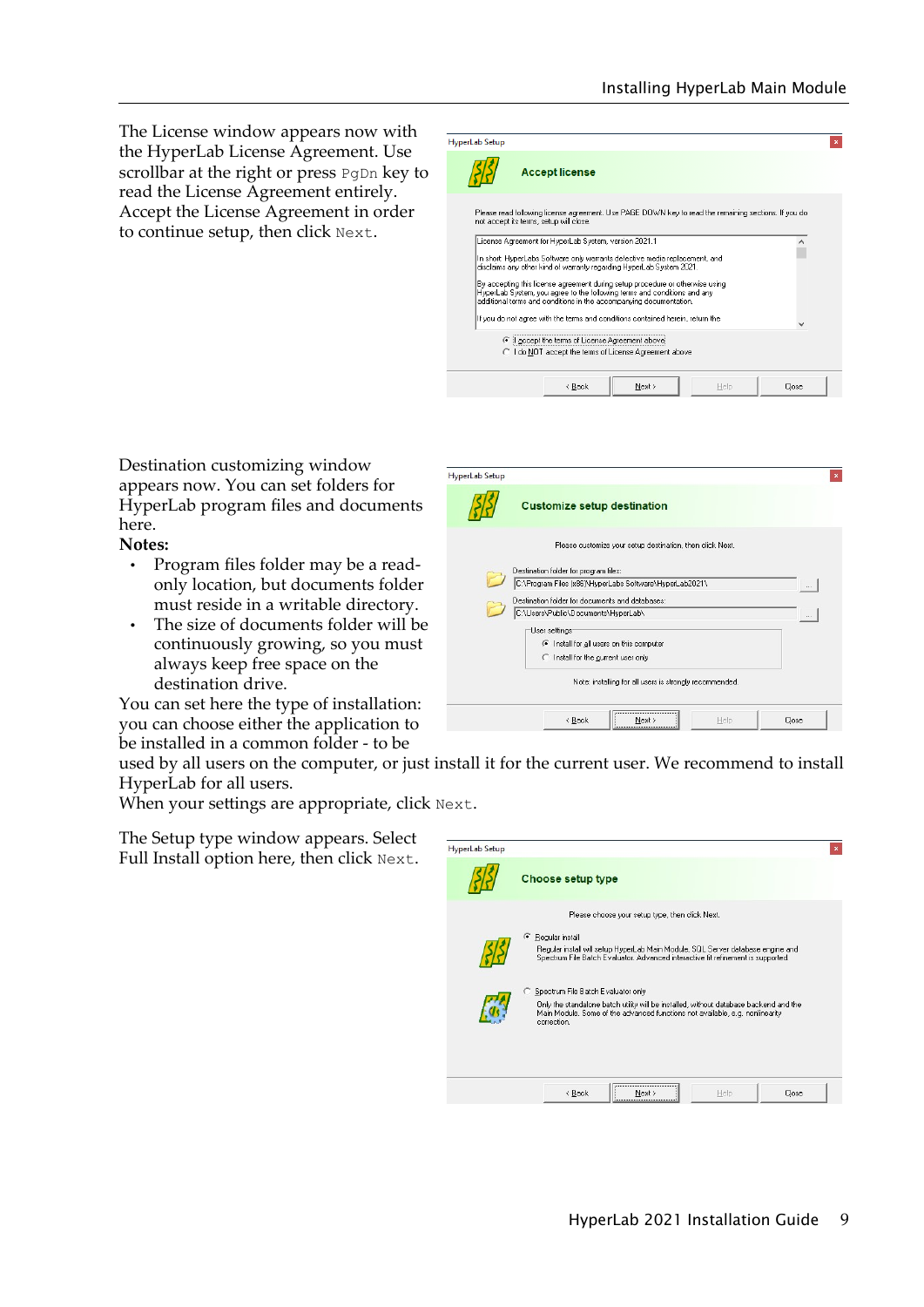| HyperLab Setup |                                                                                                                                                                                                      | $\mathbf x$ |
|----------------|------------------------------------------------------------------------------------------------------------------------------------------------------------------------------------------------------|-------------|
|                | <b>Select components to install</b>                                                                                                                                                                  |             |
|                | Please select system components to be installed, then click Next.                                                                                                                                    |             |
|                | Windows Installer<br>Sentinel hardware key driver<br>HyperLab Common Files<br>Common Report Files<br>■ HyperLab Main Module<br>Spectrum File Batch Evaluator<br>Microsoft SQL Server database engine |             |
|                | Component description<br>Provides seamless installation and removal of software components.                                                                                                          |             |
|                |                                                                                                                                                                                                      |             |
|                | $\leq$ Back<br>Help<br>Next :                                                                                                                                                                        | Close       |

|                                                                                                                                                                                                                                                                   | <b>Ready to install</b>                                                       |                                                                                 |  |
|-------------------------------------------------------------------------------------------------------------------------------------------------------------------------------------------------------------------------------------------------------------------|-------------------------------------------------------------------------------|---------------------------------------------------------------------------------|--|
|                                                                                                                                                                                                                                                                   |                                                                               | Please check selected components. If everything is properly set, click Install. |  |
| Destination folder for program files:<br>Destination folder for database files:<br>Components to be installed:<br>- Sentinel hardware key driver<br>- HyperLab Common Files<br>- Common Report Files<br>- HyperLab Main Module<br>- Spectrum File Batch Evaluator | C:\Users\Public\Documents\HyperLab\<br>- Microsoft SQL Server database engine | C:\Program Files (x86)\HyperLabs Software\HyperLab2021\                         |  |
|                                                                                                                                                                                                                                                                   |                                                                               |                                                                                 |  |

The software component customization window appears. You can check here the software components you want to set up.

HyperLab Setup tries to determine the software components to be installed, and designates these components with check marks on the component list. If a check box is empty, it means that Setup detected a previous installation for that component, and its setup is not required.

After you selected the components, click Next.

You are ready to start setup process now. Check the listed components which are selected for installation. If the list is complete, click Install.

| Overall progress: 0%                          | Please wait while HyperLab components are installing. |                   |   |
|-----------------------------------------------|-------------------------------------------------------|-------------------|---|
| Messages:                                     | Current component: Sentinel hardware key driver       | Elapsed: 13.8 sec |   |
|                                               |                                                       |                   |   |
|                                               |                                                       |                   | Α |
|                                               |                                                       |                   |   |
|                                               |                                                       |                   |   |
| Setup of Sentinel hardware key driver started |                                                       |                   |   |

Installation starts now, and you can follow the progress of the setup steps in this window. Name of the currently installed component and elapsed time is displayed at the top, while the interpreted responses of the setup applications are displayed in the Messages area.

**Note:** Installation process of each specific component is detailed in the section [2.5](#page-10-0) ["Installing Main Module](#page-10-0)  [software components – details"](#page-10-0) on page [11](#page-10-0).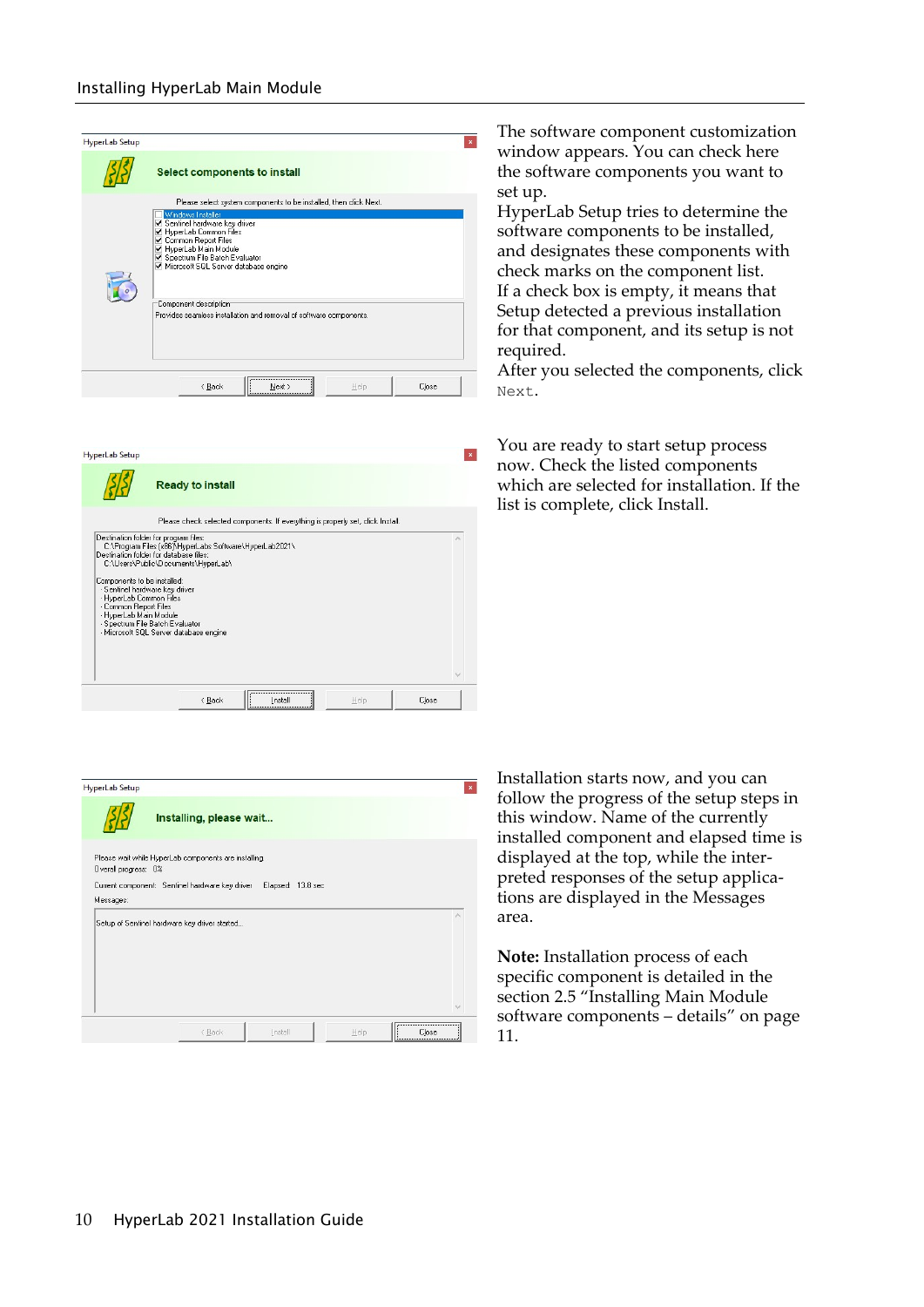When setup has finished, a message window appears. Click Close to finish setup.

| HyperLab Setup                                                                     |                                                                                                                      |  |  |
|------------------------------------------------------------------------------------|----------------------------------------------------------------------------------------------------------------------|--|--|
|                                                                                    | <b>Setup finished</b>                                                                                                |  |  |
| HyperLab installation finished, Click Close,                                       |                                                                                                                      |  |  |
| Setup of HyperLab Common Files started                                             | Successfully installed HyperLab Common Files                                                                         |  |  |
| Setup of Common Report Files started<br>Successfully installed Common Report Files |                                                                                                                      |  |  |
| Setup of HyperLab Main Module started                                              | Successfully installed HyperLab Main Module                                                                          |  |  |
|                                                                                    | Setup of Spectrum File Batch Evaluator started<br>Successfully installed Spectrum File Batch Evaluator               |  |  |
|                                                                                    | Setup of Microsoft SQL Server database engine started<br>Successfully installed Microsoft SQL Server database engine |  |  |
|                                                                                    |                                                                                                                      |  |  |
|                                                                                    |                                                                                                                      |  |  |

After Setup, a dialog may appear requiring a computer reboot. Click on Yes to perform a reboot.

| Confirm |                                                                                   |
|---------|-----------------------------------------------------------------------------------|
| 7       | To finish setup, you should restart your computer. Do you want to restart it now? |
|         | No<br>'es<br>--------------------                                                 |

After reboot, SQL server database management software should start in the background in order to serve HyperLab Main Module's database requests. You should check immediately the status of the local SQL server. See details in *[Appendix A.](#page-19-0)*.

# <span id="page-10-0"></span>2.5. Installing Main Module software components – details

Following sub-sections will contain the detailed steps necessary to install specific HyperLab software components.

#### 2.5.1. Setting up Windows Installer component

If you selected Windows Installer component in the main setup program, it installs first. This requires minimum interaction from the user.

Result of setup process will be indicated in the Messages panel of the main setup program.

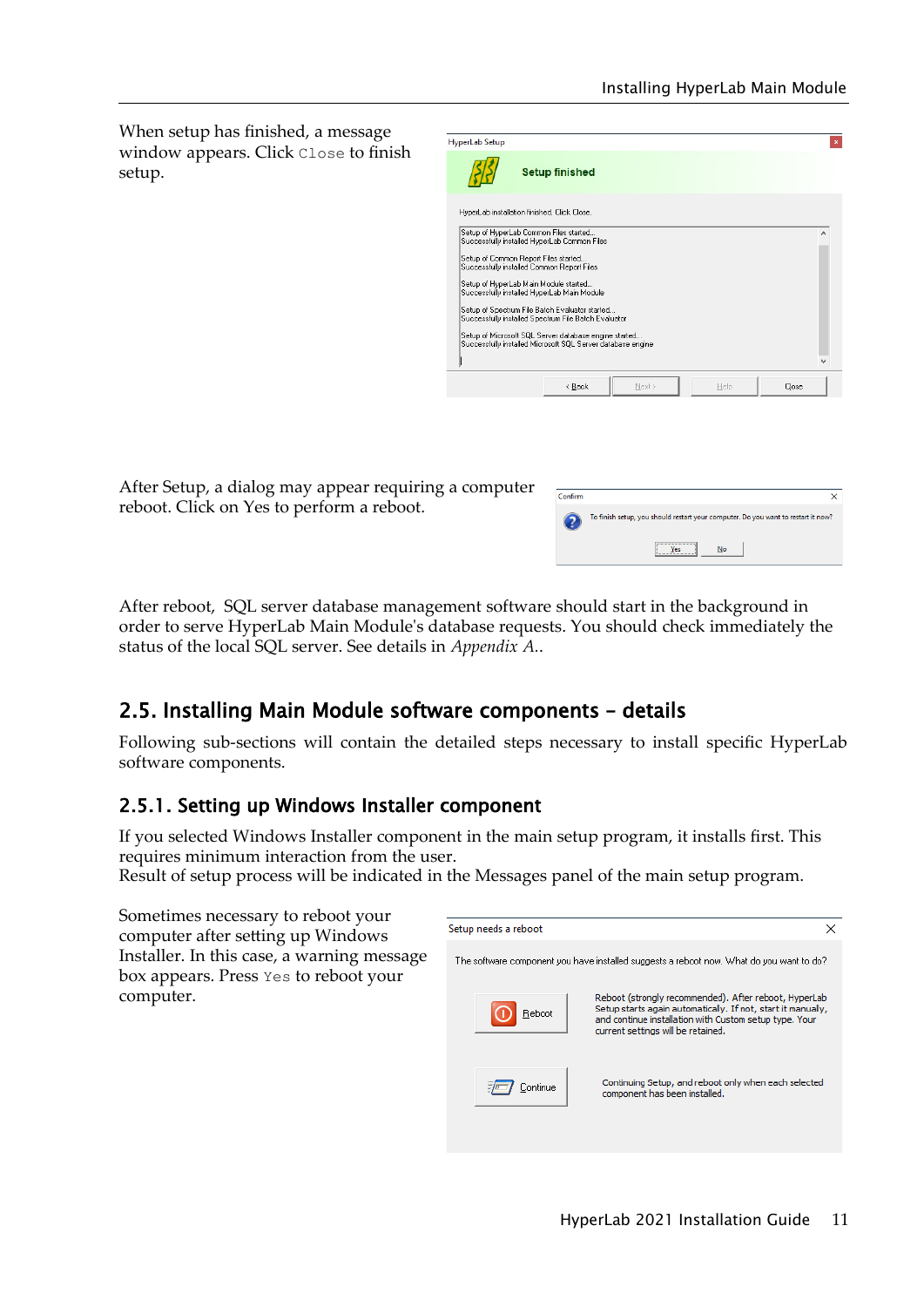| Confirm |                                                                                                                                                                                            |
|---------|--------------------------------------------------------------------------------------------------------------------------------------------------------------------------------------------|
|         | HyperLab Setup has detected reboot during previous install attempt.<br>If you want to continue previous setup task, click on Yes.<br>If you want to start a clean, new setup, click on No. |
|         | No                                                                                                                                                                                         |

After reboot, HyperLab setup automatically restarts itself, and lets you choose continuing the installation interrupted before, or starting a new, clean install. Click on Yes to continue your previous setup procedure.

# 2.5.2. Setting up Sentinel Hardware Key Driver component

If you selected Sentinel Hardware Key Driver component in the main setup program, its setup application will appear on the screen for a few seconds, and the status of the installation will be written into the message pane.

#### 2.5.3. Setting up HyperLab Main Module component

This software component performs core spectrum evaluation and post-processing tasks. If you selected Main Module component in the main setup program, its setup starts now, and requires no interaction from you.

## 2.5.4. Setting up Microsoft SQL Server component

The Database Engine is a required component for HyperLab Main Module, if you are planning to use a local database, because it makes it possible to store and retrieve spectroscopic and evaluation data in a relational database.

See also ["Database topologies for Main Module"](#page-5-1) on page [6](#page-5-1).



When the SQL Server setup application is started, a Windows Installer window appears on your screen, and displays the installation progress.

> If your computer has no .NET 3.5 SP1 software component installed, a confirmation message appears, requiring to download and install it automatically. Please acknowledge the request.

Wait until the component installation finishes, then close the .NET 3.5 installer window.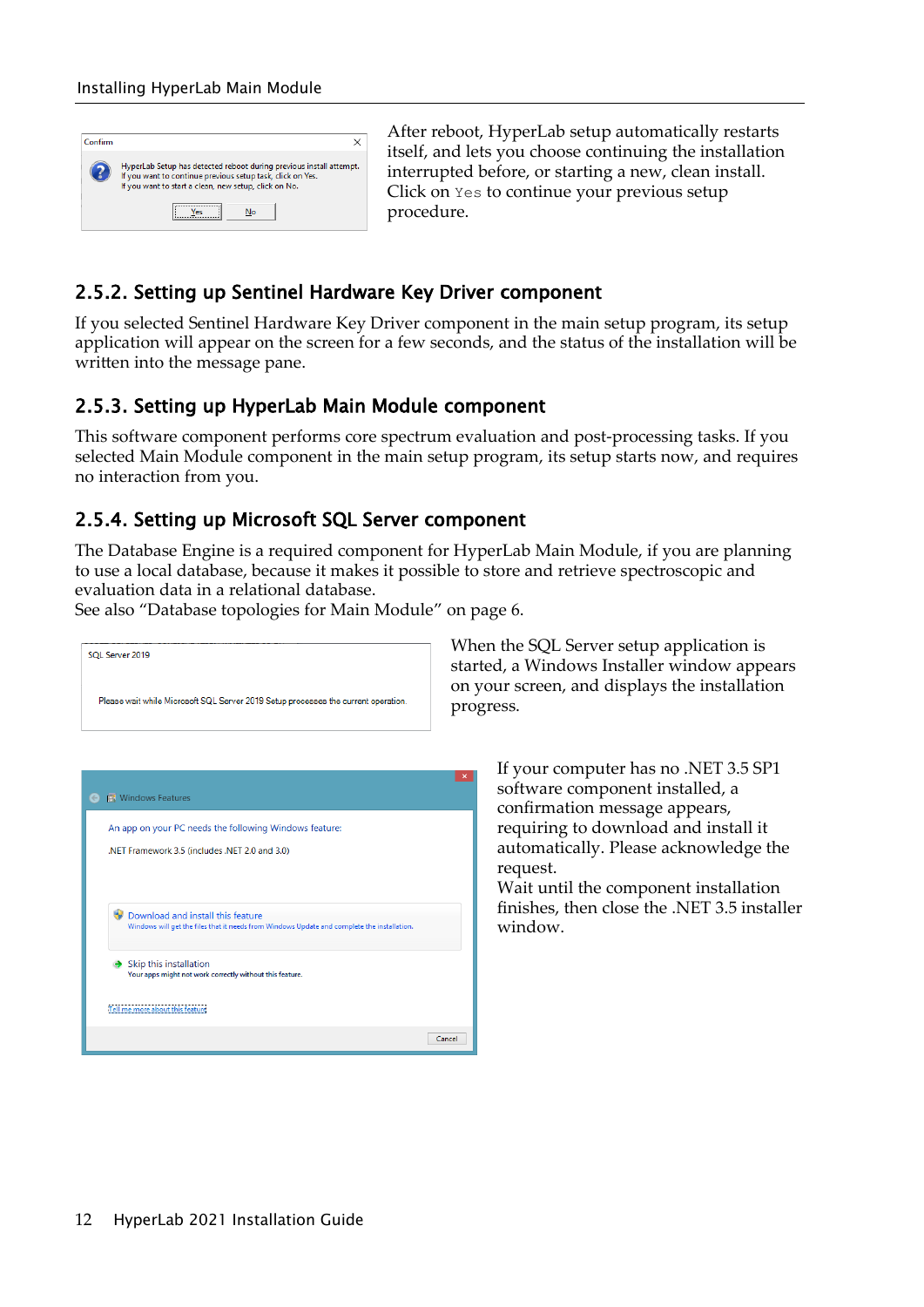Setup of SQL Server starts now, and it may take 5-10 minutes. If it is successfully finished, the window disappears, and main setup continues. Sometimes a reboot is required at this point. After reboot, HyperLab Setup should start automatically. If it is not started, run Setup.exe again.

|                                                            | If an update for SQL Server Setup is found and specified to be included, the update will be installed. |               |
|------------------------------------------------------------|--------------------------------------------------------------------------------------------------------|---------------|
| <b>Install Setup Files</b><br><b>Installation Progress</b> | Task                                                                                                   | <b>Status</b> |
|                                                            | <b>Install Setup files</b>                                                                             | In Progress   |

# 2.5.5. Setting up HyperLab Common Files component

This component contains the software utilities necessary to run any HyperLab application, such as energy and resolution calibration, nuclide library handling, reporting and others. The installation requires no interaction from you.

## 2.5.6. Setting up Common Report Files component

This component contains the report template files necessary to create HyperLab reports, and requires no interaction from you.

# 2.6. Hardware key installation

Please attach the accompanying hardware key to your computer now.

## 2.6.1. Installing parallel-port keys

If you have a parallel port based HyperLab key, then no additional software installation steps are necessary.

# 2.6.2. Installing USB keys

In majority of the cases, after attaching the hardware key, you should see an informational message about the driver installed.



If you have a USB-port-based HyperLab key, however, then sometimes – depending on your hardware and software configuration – the Windows system requires you the installation of additional drivers.

In this case, allow the system to install the newest driver software beside your current one. If the system prompts you about the file to be copied is older than the one found on your computer, it is strongly recommended to keep the newer files.

# 3. Post-installation steps

After you have successfully installed HyperLab Main Module to your computer, start reading "**Quick Start Guide for Main Module**" on getting HyperLab started.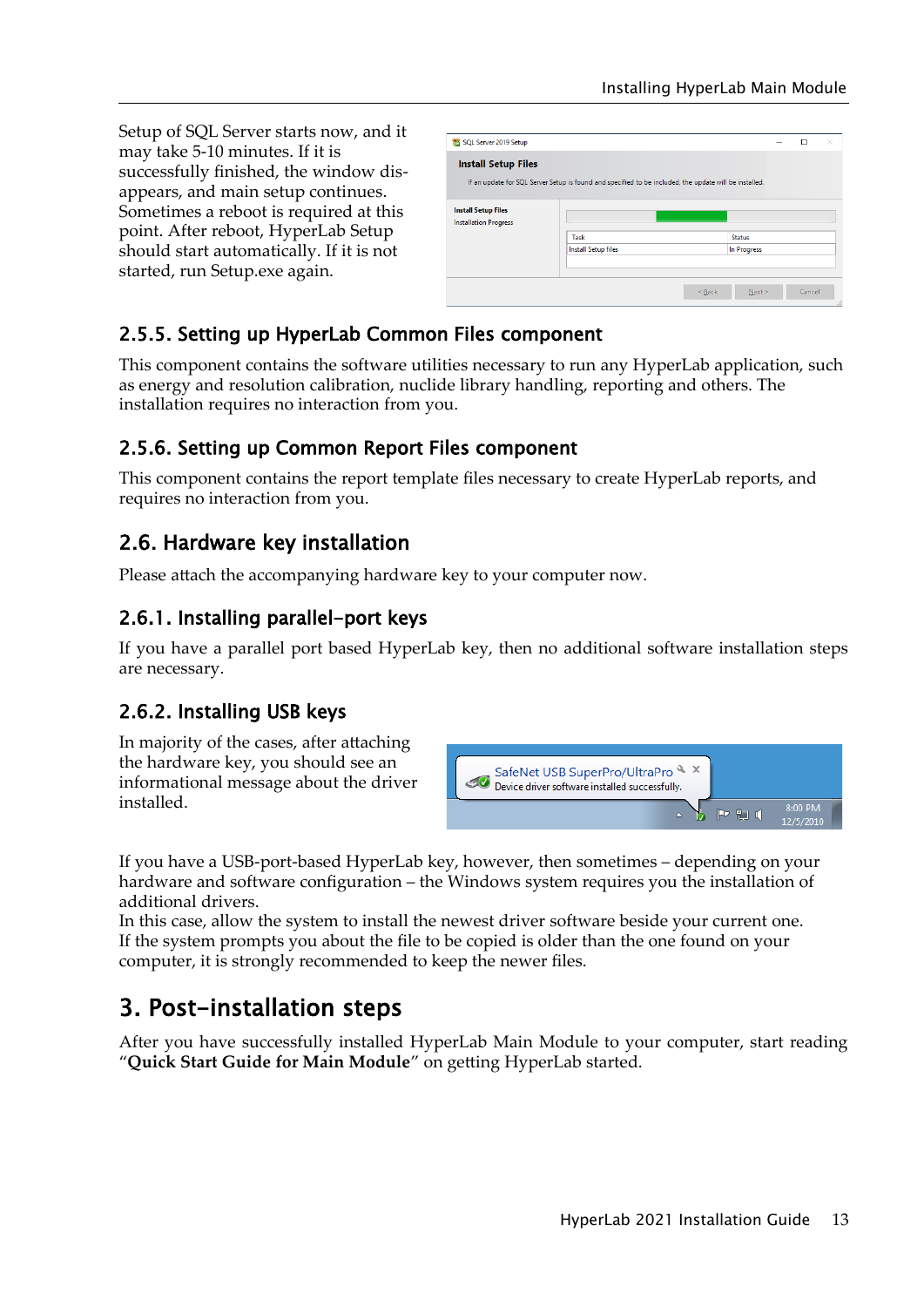# <span id="page-13-0"></span>4. Installing Spectrum File Batch Evaluator

This module provides advanced features for users, while utilizes relational databases to store all measurement and evaluation information, thus requires more software components to be installed.

#### **Warning to HyperLab users with previous software versions:**

Altough in general more than one HyperLab installations may peacefully coexist on the same computer, please keep in mind the followings:

- HyperLab 2002 or 2005 versions require an old version of the Sentinel hardware key driver, so they will stop functioning when a newer version is installed.
- If you want to step back to your previous HyperLab 2002 or 2005 installation of Batch Evaluator, simply uninstall the new Sentinel driver and install the older one again (uninstalling the whole HyperLab package is not necessary).

# 4.1. System requirements

System requirements for the Spectrum File Batch Evaluator identical to those of the HyperLab MainModule version. Please ensure that your system meets them.

# 4.2. Preparing to the installation

HyperLab gamma spectroscopy system requires a multi-step installation procedure. Please read carefully and follow instructions below.

#### 4.2.1. Administrator privileges

HyperLab requires that you have *Administrator security privileges* during setup. Please start Setup.exe by "Run as administrator".

#### 4.2.2. Removing existing Sentinel hardware key driver

Some other applications on your computer also may require another Sentinel hardware key to run. These keys require a Windows driver for functioning.

HyperLab sets up a recent version of these Rainbow key drivers, which will automatically replace the existing driver. However, this driver replacement is not always done automatically. Therefore it is the safest to remove the old driver manually before HyperLab installation.

#### Automatic removal

To remove a successfully installed Sentinel driver, follow the steps below:

- Start *Control Panel* and select *Add or Remove programs*.
- Select "SuperProNet Combo Installer", "Sentinel protection driver", "SafeNet hardware key driver" or similar software component which may refers to the driver of Sentinel's parallel or USB key.
- Click Remove to uninstall it from your system.

#### Manual removal

If the regular uninstall could not be successfully finished, try with manual removal:

• Run "SSDCleanUp" or the "SSDCleanUpx64" utility from the distribution media, by opening the folder AddOns\HardwareKey\RemoveOldDriver .

This will silently remove the old driver, thus it cannot interfere with the new one.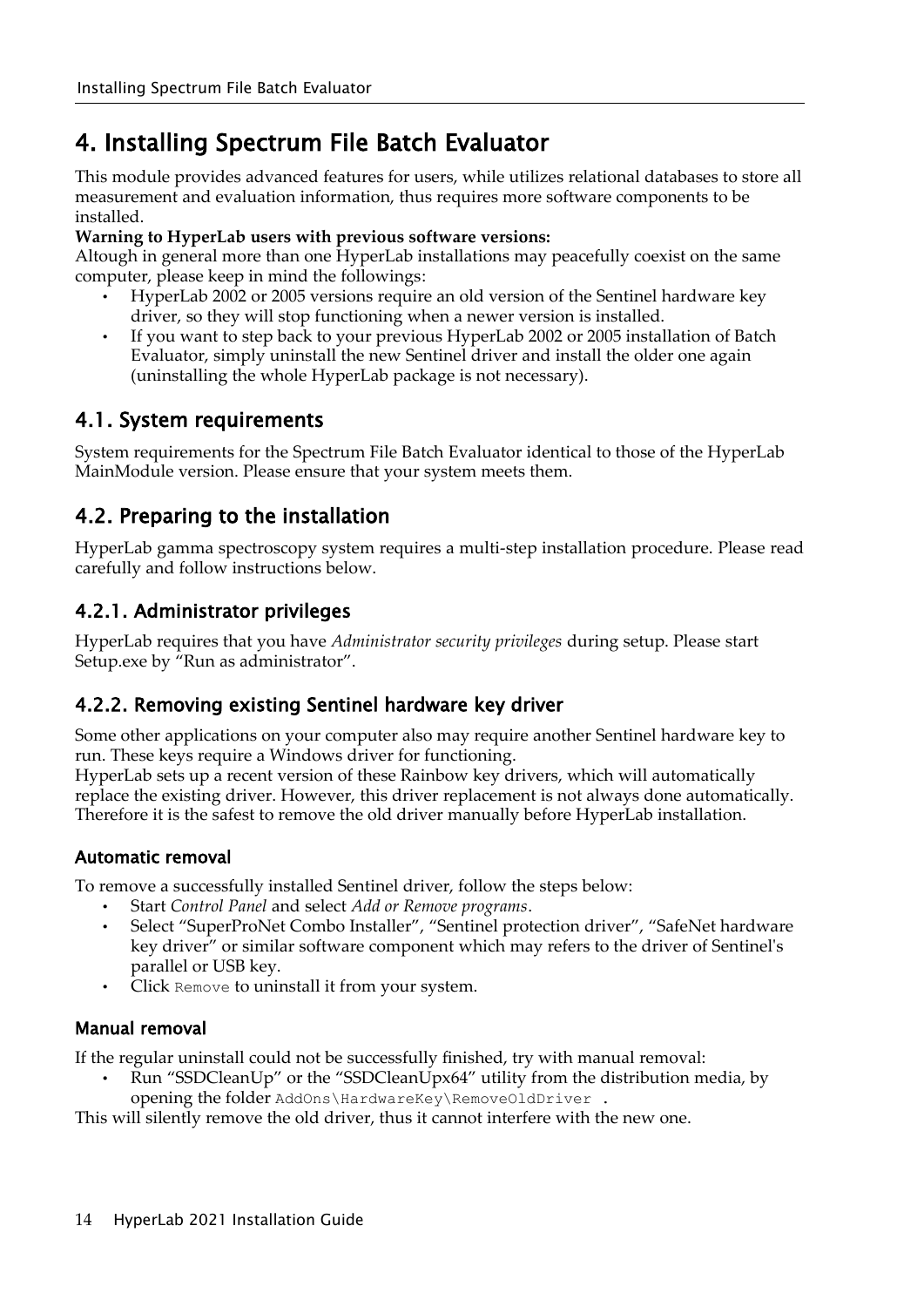# 4.3. Installing software components - overview

HyperLab Setup application (Setup.exe) will install the necessary HyperLab software components to your computer. The installation may require to restart your computer several times, and typically takes several minutes complete.

If the setup program requires you to restart your computer after the installation of a specific software component, do so. HyperLab Setup should automatically start again when your Windows system restarts. If Setup is not starting automatically after a reboot, start it manually again by running Setup.exe. HyperLab Setup will then continue the installation process where it has been interrupted.

#### 4.3.1. Starting the main setup application

Start the Setup program by double-clicking the Setup.exe program icon in the root folder of the distribution media.

At first, the Welcome window appears. Click Next to proceed.

| HyperLab Setup |                           |                             |                                                                                           | $\mathbf{x}$ |
|----------------|---------------------------|-----------------------------|-------------------------------------------------------------------------------------------|--------------|
|                |                           | Welcome to HyperLab 2021.1! |                                                                                           |              |
|                | to your computer.         |                             | This Setup application will install HyperLab 2021.1 Gamma Spectroscopy Software System    |              |
|                |                           |                             | It may be necessary to reboot the computer several times during the installation.         |              |
|                | otherwise setup may fail. |                             | NOTE: It is strongly recommended to quit any Windows application before continuing setup, |              |
|                |                           |                             |                                                                                           |              |
|                |                           |                             |                                                                                           |              |
|                |                           |                             |                                                                                           |              |
|                |                           |                             |                                                                                           |              |
|                |                           |                             |                                                                                           |              |
|                |                           |                             |                                                                                           |              |
|                |                           |                             |                                                                                           |              |

The License window appears now with the HyperLab License Agreement. Use scrollbar at the right or press PgDn key to read the License Agreement entirely. Accept the License Agreement in order to continue setup, then click Next.

| <b>HyperLab Setup</b>                   |                                                       |                                                                                                                                                                                                                                 |      |       |
|-----------------------------------------|-------------------------------------------------------|---------------------------------------------------------------------------------------------------------------------------------------------------------------------------------------------------------------------------------|------|-------|
|                                         | <b>Accept license</b>                                 |                                                                                                                                                                                                                                 |      |       |
| not accept its terms, setup will close. |                                                       | Please read following license agreement. Use PAGE DOWN key to read the remaining sections. If you do                                                                                                                            |      |       |
|                                         | License Agreement for HyperLab System, version 2021.1 |                                                                                                                                                                                                                                 |      |       |
|                                         |                                                       | In short: HyperLabs Software only warrants defective media replacement, and<br>disclaims any other kind of warranty regarding HyperLab System 2021.                                                                             |      |       |
|                                         |                                                       | By accepting this license agreement during setup procedure or otherwise using<br>HyperLab System, you agree to the following terms and conditions and any<br>additional terms and conditions in the accompanying documentation. |      |       |
|                                         |                                                       | If you do not agree with the terms and conditions contained herein, return the                                                                                                                                                  |      | v     |
|                                         | Taccept the terms of License Agreement above          | C I do NOT accept the terms of License Agreement above                                                                                                                                                                          |      |       |
|                                         | < Back                                                | Next >                                                                                                                                                                                                                          | Help | Close |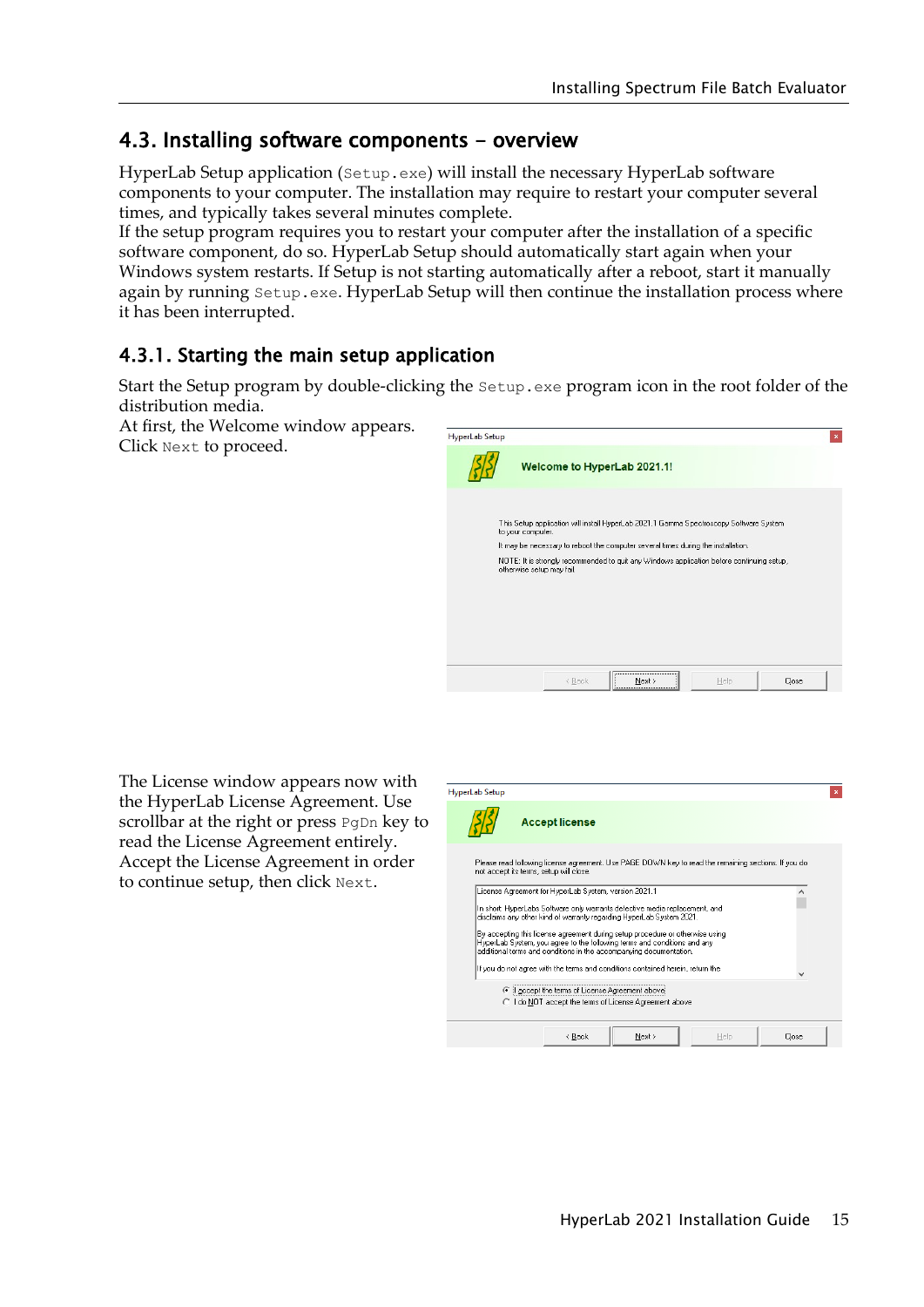| <b>HyperLab Setup</b>                                               | Destination customizing window<br>$\mathbf{x}$                               |
|---------------------------------------------------------------------|------------------------------------------------------------------------------|
| <b>Customize setup destination</b>                                  | appears now. You can set folders for<br>HyperLab program files and databases |
| Please customize your setup destination, then click Next.           | here. Please note that the size of<br>databases folder will be continuously  |
| Destination folder for program files:                               | growing, so you must always keep free                                        |
| C:\Program Files (x86)\HyperLabs Software\HyperLab2021\<br>$\cdots$ | space on the destination drive.                                              |
| Destination folder for documents and databases:                     | Note:                                                                        |
| C:\Users\Public\Documents\HyperLab\<br>$\cdots$                     | If you were using previous HyperLab                                          |
| User settings                                                       |                                                                              |
| (F) Install for all users on this computer                          | versions on the same computer, it is                                         |
| C Install for the current user only                                 | advisable to use the same <i>database</i> folder                             |
| Note: installing for all users is strongly recommended.             | as before.                                                                   |
|                                                                     | You can set here the type of installation:                                   |
| $\leq$ Back<br>$N$ ext ><br>Help<br>Close                           | you can choose either the application to                                     |
|                                                                     | be installed in a common folder - to be                                      |

used by all users on the computer, or just install it for the current user. We recommend to install HyperLab for all users in these cases. If you are ready, click Next.

| <b>HyperLab Setup</b> | Choose setup type                                                                                                                                                                                                                         |      |       |
|-----------------------|-------------------------------------------------------------------------------------------------------------------------------------------------------------------------------------------------------------------------------------------|------|-------|
|                       | Please choose your setup type, then click Next.<br>Regular install<br>Regular install will setup HyperLab Main Module, SQL Server database engine and<br>Spectrum File Batch Evaluator. Advanced interactive fit refinement is supported. |      |       |
|                       | Spectrum File Batch Evaluator only<br>G<br>Only the standalone batch utility will be installed, without database backend and the<br>Main Module. Some of the advanced functions not available, e.g. nonlinearity<br>correction.           |      |       |
|                       | Next ><br>< Back                                                                                                                                                                                                                          | Help | Close |

The Setup type window appears. Select Spectrum File Batch Evaluator option here, then click Next.

| <b>HyperLab Setup</b> |                                                                                                                                                                                                                                                                                                     | $\mathbf x$ |
|-----------------------|-----------------------------------------------------------------------------------------------------------------------------------------------------------------------------------------------------------------------------------------------------------------------------------------------------|-------------|
|                       | <b>Select components to install</b>                                                                                                                                                                                                                                                                 |             |
|                       | Please select system components to be installed, then click Next.                                                                                                                                                                                                                                   |             |
|                       | Windows Installer<br>Sentinel hardware key driver<br>■ HyperLab Common Files<br>Common Report Files<br>HyperLab Main Module<br>Spectrum File Batch Evaluator<br>Microsoft SQL Server database engine<br>Component description<br>Provides seamless installation and removal of software components. |             |
|                       | < Back<br>Close<br>Help<br>Next :<br>--------------------------------------                                                                                                                                                                                                                         |             |

The software component customization window appears. You can check here the software components you want to set up. HyperLab Setup tries to determine the software components already installed, and adjust the check marks accordingly on the component list. If a check box is empty, it means that Setup detected a previous installation for that component, and its setup is not recommended. After you selected the components you require, click Next.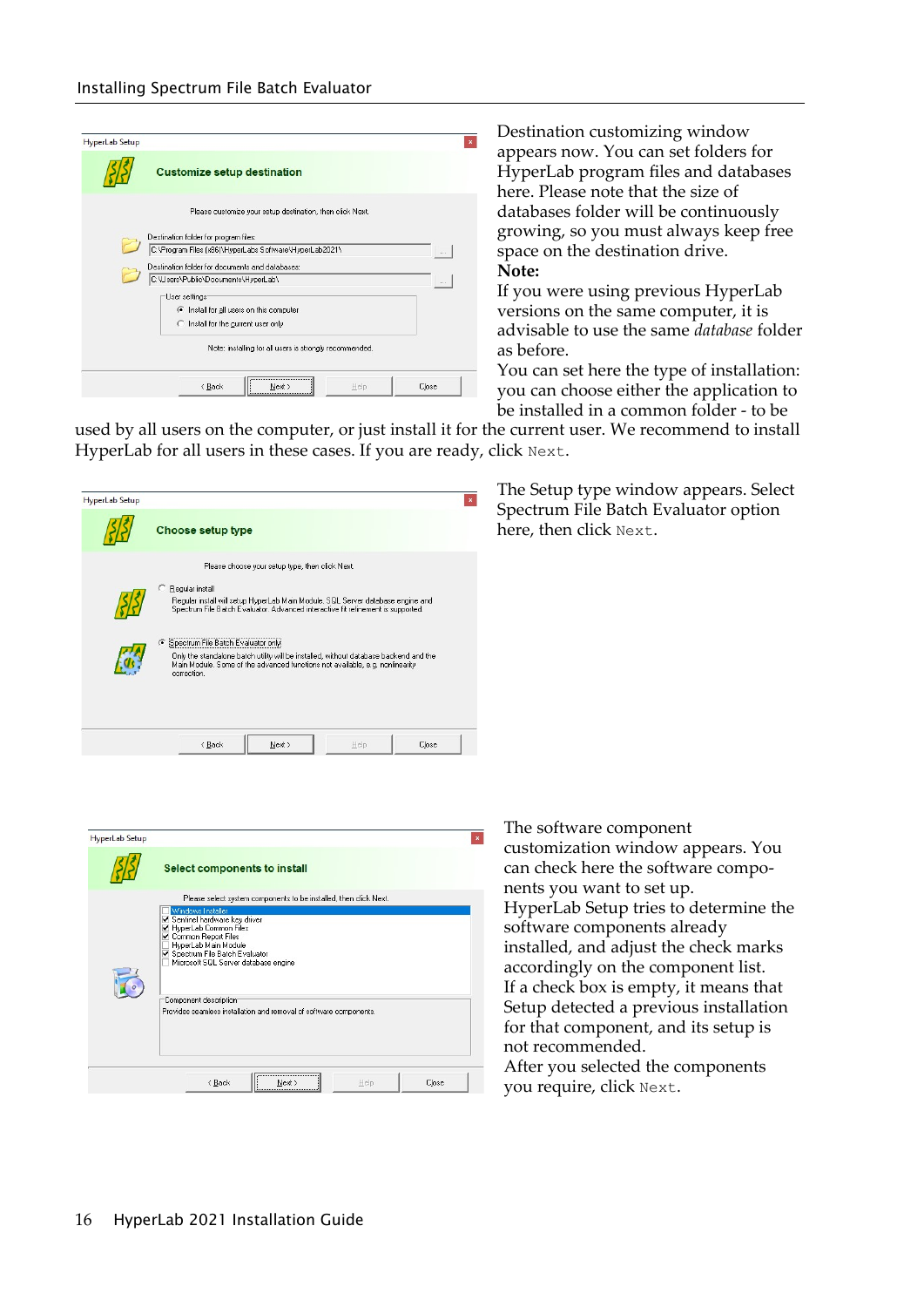You are ready to start setup process now. Check the listed components which are selected for installation. If the list is complete, click Install.

| <b>HyperLab Setup</b> |                                                                                                                                                                                                                                                                                                                  |  |
|-----------------------|------------------------------------------------------------------------------------------------------------------------------------------------------------------------------------------------------------------------------------------------------------------------------------------------------------------|--|
|                       | <b>Ready to install</b>                                                                                                                                                                                                                                                                                          |  |
|                       | Please check selected components. If everything is properly set, click Install.                                                                                                                                                                                                                                  |  |
| - Common Report Files | Destination folder for program files:<br>C:\Program Files (x86)\HyperLabs Software\HyperLab2021\<br>Destination folder for database files:<br>C:\Users\Public\Documents\HyperLab\<br>Components to be installed:<br>- Sentinel hardware key driver<br>- HyperLab Common Files<br>- Spectrum File Batch Evaluator |  |
|                       |                                                                                                                                                                                                                                                                                                                  |  |

Installation starts now, and you can follow the progress of the setup steps in this window. Name of the currently installed component and elapsed time is displayed at the top, while the interpreted responses of the setup applications are displayed in the Messages area.

**Note:** Installation process of each specific component is detailed in section [4.4](#page-17-0) "**[Installing Batch Evaluator software](#page-17-0)  [components – details](#page-17-0)**" on page [18.](#page-17-0)

When setup has finished, a message window appears. Click Close to finish setup.

| Installing, please wait<br>Please wait while HyperLab components are installing.<br>Overall progress: 0%<br>Current component: Sentinel hardware key driver<br>Elapsed: 13.8 sec<br>Messages:<br>Setup of Sentinel hardware key driver started<br>< Back<br>Install<br>Help<br>Close |          |
|--------------------------------------------------------------------------------------------------------------------------------------------------------------------------------------------------------------------------------------------------------------------------------------|----------|
|                                                                                                                                                                                                                                                                                      |          |
|                                                                                                                                                                                                                                                                                      |          |
|                                                                                                                                                                                                                                                                                      |          |
|                                                                                                                                                                                                                                                                                      | ×        |
|                                                                                                                                                                                                                                                                                      | $\omega$ |
|                                                                                                                                                                                                                                                                                      |          |

| <b>HyperLab Setup</b>                                                                                                                                                                                                                                                                  |                       |        |      |       |
|----------------------------------------------------------------------------------------------------------------------------------------------------------------------------------------------------------------------------------------------------------------------------------------|-----------------------|--------|------|-------|
|                                                                                                                                                                                                                                                                                        | <b>Setup finished</b> |        |      |       |
| HyperLab installation finished. Click Close.                                                                                                                                                                                                                                           |                       |        |      |       |
| Setup of HyperLab Common Files started<br>Successfully installed HyperLab Common Files<br>Setup of Common Report Files started<br>Successfully installed Common Report Files<br>Setup of Spectrum File Batch Evaluator started<br>Successfully installed Spectrum File Batch Evaluator |                       |        |      |       |
|                                                                                                                                                                                                                                                                                        |                       |        |      |       |
|                                                                                                                                                                                                                                                                                        | < Back                | Next > | Help | Close |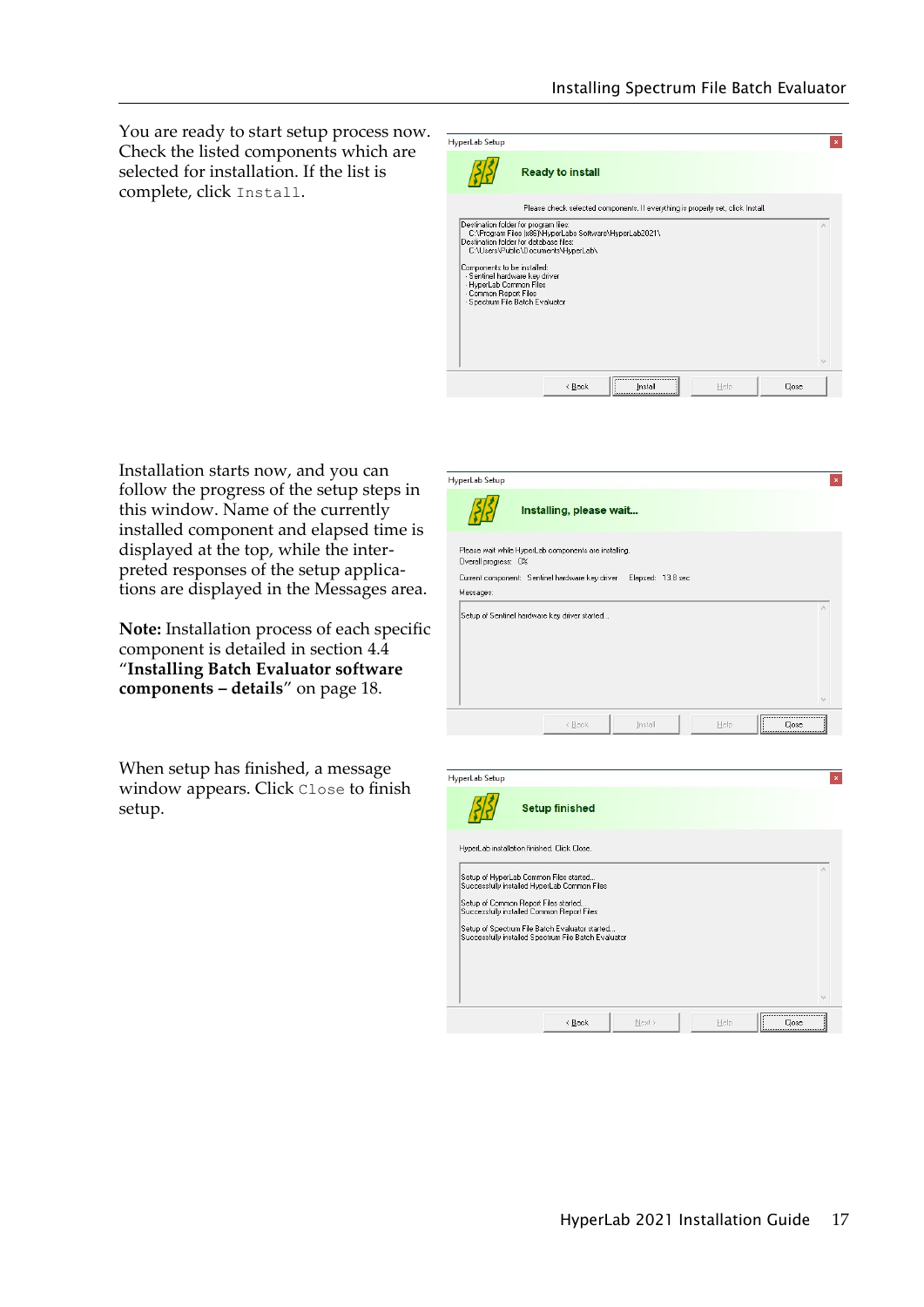During Setup, a dialog may appear requiring a computer reboot. Click on Yes to perform a reboot.

| Confirm |                                                                                   |
|---------|-----------------------------------------------------------------------------------|
|         | To finish setup, you should restart your computer. Do you want to restart it now? |
|         | No<br>Ves<br>-------------------<br>-------                                       |

## <span id="page-17-0"></span>4.4. Installing Batch Evaluator software components – details

Following sub-sections will contain the detailed steps necessary to install specific HyperLab software components.

#### 4.4.1. Setting up Windows Installer component

If you selected Windows Installer component in the main setup program, it installs first. This requires minimum interaction from the user. Result of setup process will be indicated in the Messages panel of the main setup program.

|                                                                                                                                                                                                                                 | Sometimes necessary to reboot your                                                                                      |
|---------------------------------------------------------------------------------------------------------------------------------------------------------------------------------------------------------------------------------|-------------------------------------------------------------------------------------------------------------------------|
| ×<br>Setup needs a reboot                                                                                                                                                                                                       | computer after setting up Windows                                                                                       |
| The software component you have installed suggests a reboot now. What do you want to do?                                                                                                                                        | Installer. In this case, a warning<br>message box appears. Press Yes to                                                 |
| Reboot (strongly recommended). After reboot, HyperLab<br>Setup starts again automatically. If not, start it manually,<br>Reboot<br>and continue installation with Custom setup type. Your<br>current settings will be retained. | reboot your computer.                                                                                                   |
| Continuing Setup, and reboot only when each selected<br>Continue<br>component has been installed.                                                                                                                               |                                                                                                                         |
|                                                                                                                                                                                                                                 |                                                                                                                         |
|                                                                                                                                                                                                                                 | After reboot, HyperLab setup                                                                                            |
| Confirm<br>×                                                                                                                                                                                                                    | automatically restarts itself, and lets you                                                                             |
| HyperLab Setup has detected reboot during previous install attempt.<br>If you want to continue previous setup task, click on Yes.<br>If you want to start a clean, new setup, click on No.                                      | choose continuing the installation<br>interrupted before, or starting a new,<br>clean install. Click on Yes to continue |
| <br>No<br>Yes                                                                                                                                                                                                                   | your previous setup procedure.                                                                                          |

#### 4.4.2. Setting up Sentinel Hardware Key Driver component

If you selected Sentinel Hardware Key Driver component in the main setup program, its setup application will appear on the screen for a few seconds, and the status of the installation will be written into the message pane.

#### 4.4.3. Setting up Spectrum File Batch Evaluator component

This software component performs evaluation of spectrum files. If you selected Batch Evaluator setup type in the main setup program, the setup of this component starts, and requires no interaction from you.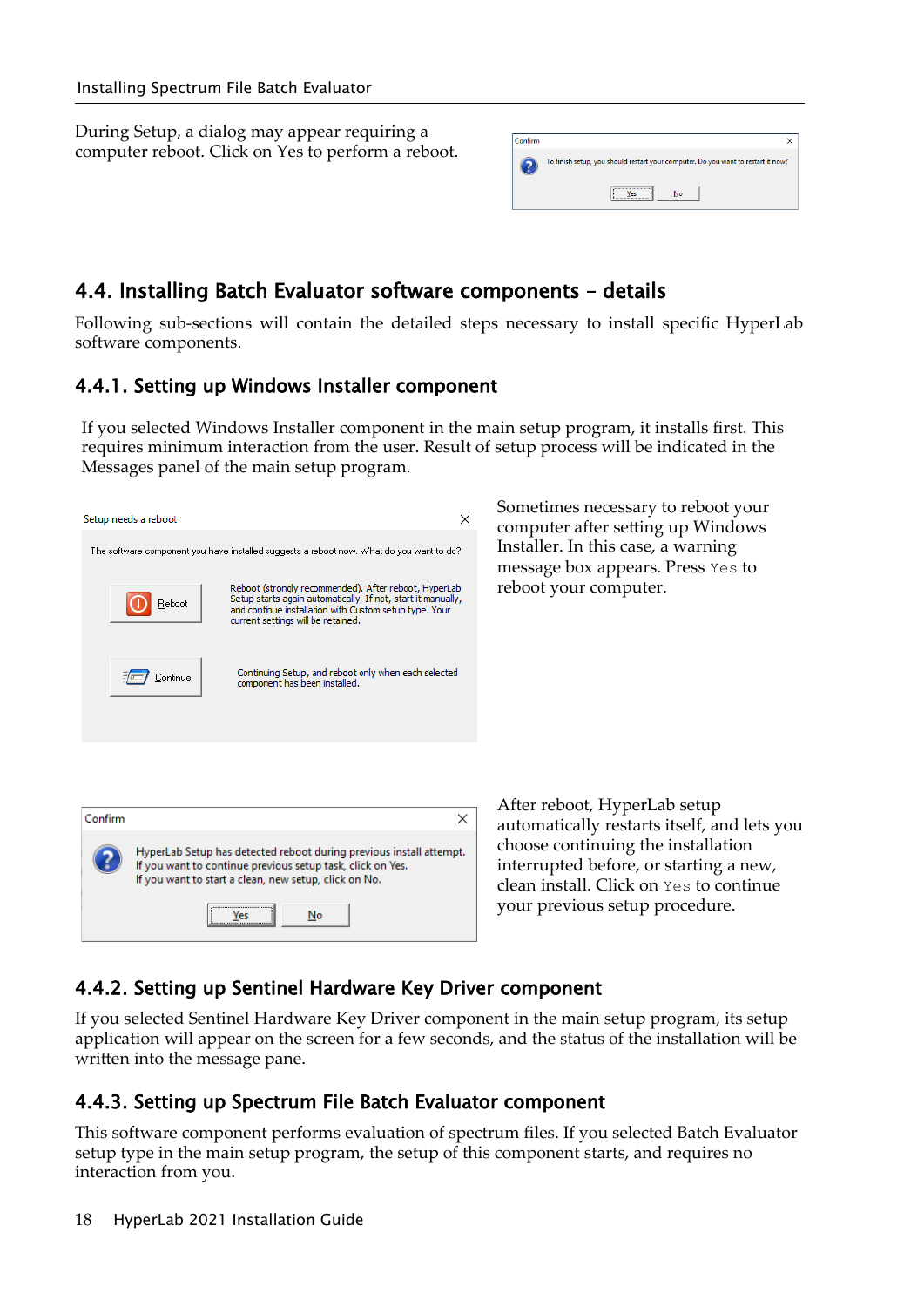#### 4.4.4. Setting up HyperLab Common Files component

This component contains the software utilities necessary to run any HyperLab application, such as energy and resolution calibration, nuclide library handling, reporting and others. The installation should finish silently, requiring no interaction from you.

#### 4.4.5. Setting up Common Report Files component

This component contains the files necessary to create HyperLab reports, and requires no interaction from you.

# 4.5. Hardware key installation

Please attach the accompanying hardware key to your computer now.

#### 4.5.1. Installing parallel-port keys

If you have a parallel port based HyperLab key, then no additional software installation steps are necessary.

#### 4.5.2. Installing USB keys

In majority of the cases, after attaching the hardware key, you should see an informational message about the driver installed.



If you have a USB-port-based HyperLab key, however, then sometimes – depending on your hardware and software configuration – the Windows system requires you the installation of additional drivers.

In this case, allow the system to install the newest driver software beside your current one. If the system prompts you about the file to be copied is older than the one found on your computer, it is strongly recommended to keep the newer files.

# 4.6. Post-installation steps

After you have successfully installed the Batch Evaluator to your computer, start reading "**Quick Start Guide for Spectrum File Batch Evaluator**" on getting HyperLab started.